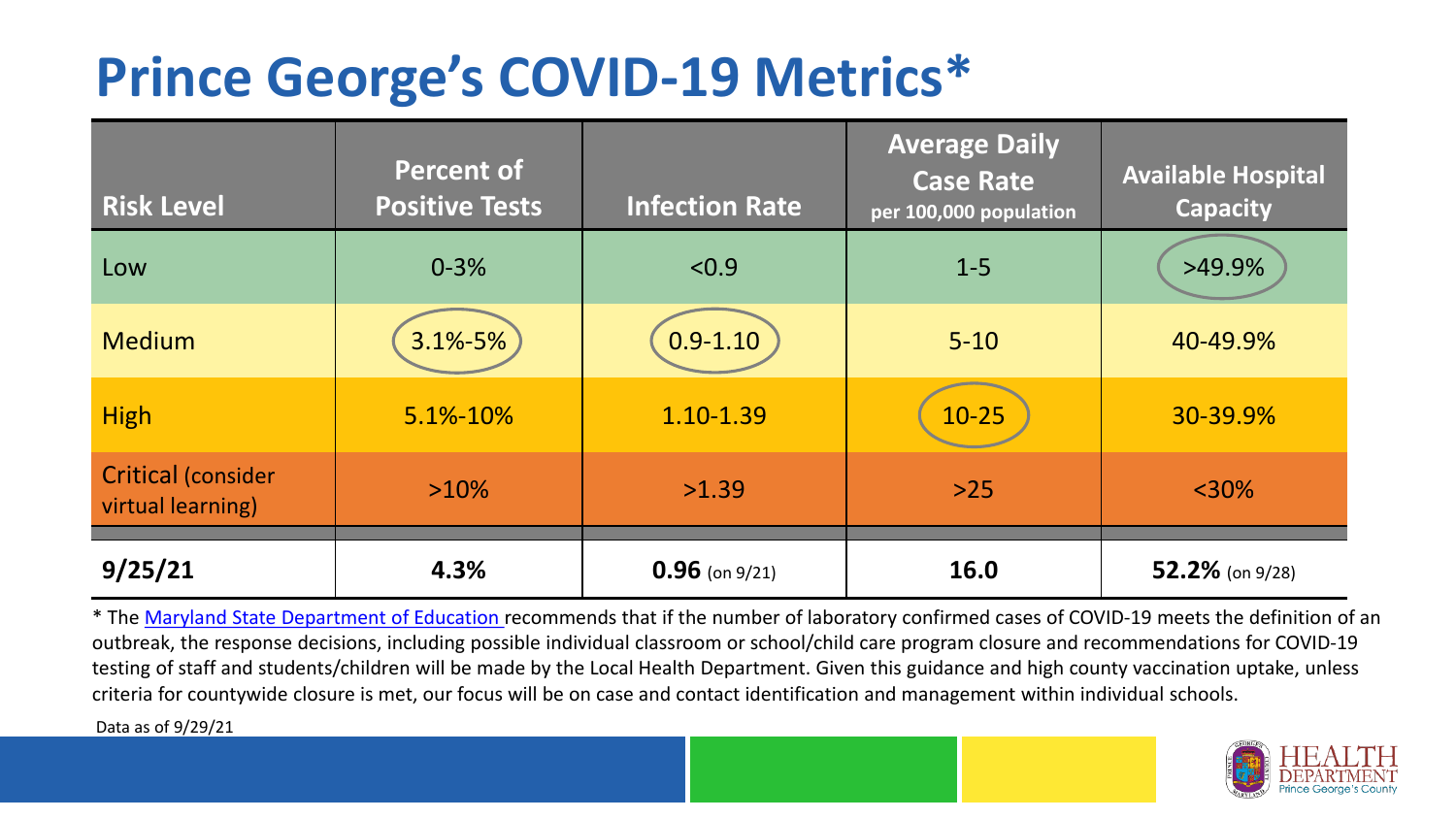# **COVID-19 Community Transmission and Vaccination**

Per the [CDC updated guidance for COVID-19 Prevention in K-12 Schools,](https://www.cdc.gov/coronavirus/2019-ncov/community/schools-childcare/k-12-guidance.html) vaccination is considered the leading prevention strategy for those who are eligible, and **Prince George's County exceeds the percentage of U.S. vaccinations for ages 12 and above**. The CDC also emphasizes using multiple prevention strategies together consistently, included universal indoor masking, as needed based on the level of community transmission and vaccine coverage.



\*County-specific data as of 9/29/21; all other data accessed on 9/29/21 at:<https://covid.cdc.gov/covid-data-tracker>

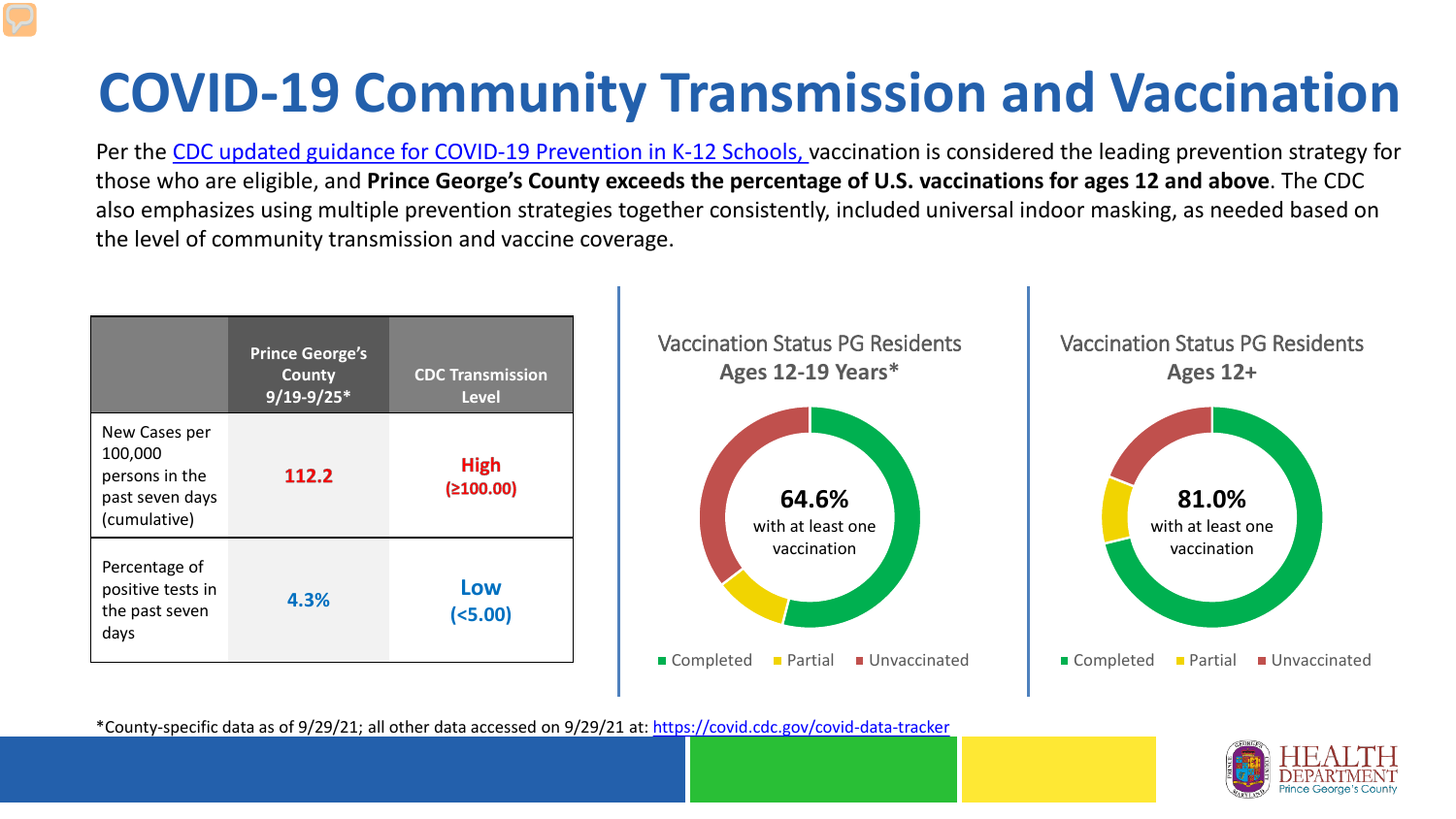### **Testing: Percent Positive** (past 7 days by test date)

The percent of tests returning as positive for county residents declined to **4.3% at the end of last week.**

5.8% 5.8% 5.7% 5.6% 5.6% 5.6% 5.4% 5.4% 5.5% 5.4% 5.4% 5.3% 5.2% 5.3% 5.4%  $5.1\%$  5.0% 4.9% 4.8% 4.8% 4.6% 4.7% 4.6% 4.5% 4.5% 4.4% 4.4% 4.3% 0.0% 1.0% 2.0% 3.0% 4.0% 5.0% 6.0% 7.0% 29-Aug 30-Aug 31-Aug 1-Sep 2-Sep 3-Sep 4-Sep 5-Sep 6-Sep 7-Sep 8-Sep 9-Sep 10-Sep 11-Sep 12-Sep 13-Sep 14-Sep 15-Sep 16-Sep 17-Sep 18-Sep 19-Sep 20-Sep 21-Sep 22-Sep 23-Sep 24-Sep 25-Sep

**Percent of Positive COVID-19 Tests by Date Collected** (as of 9/29/21)

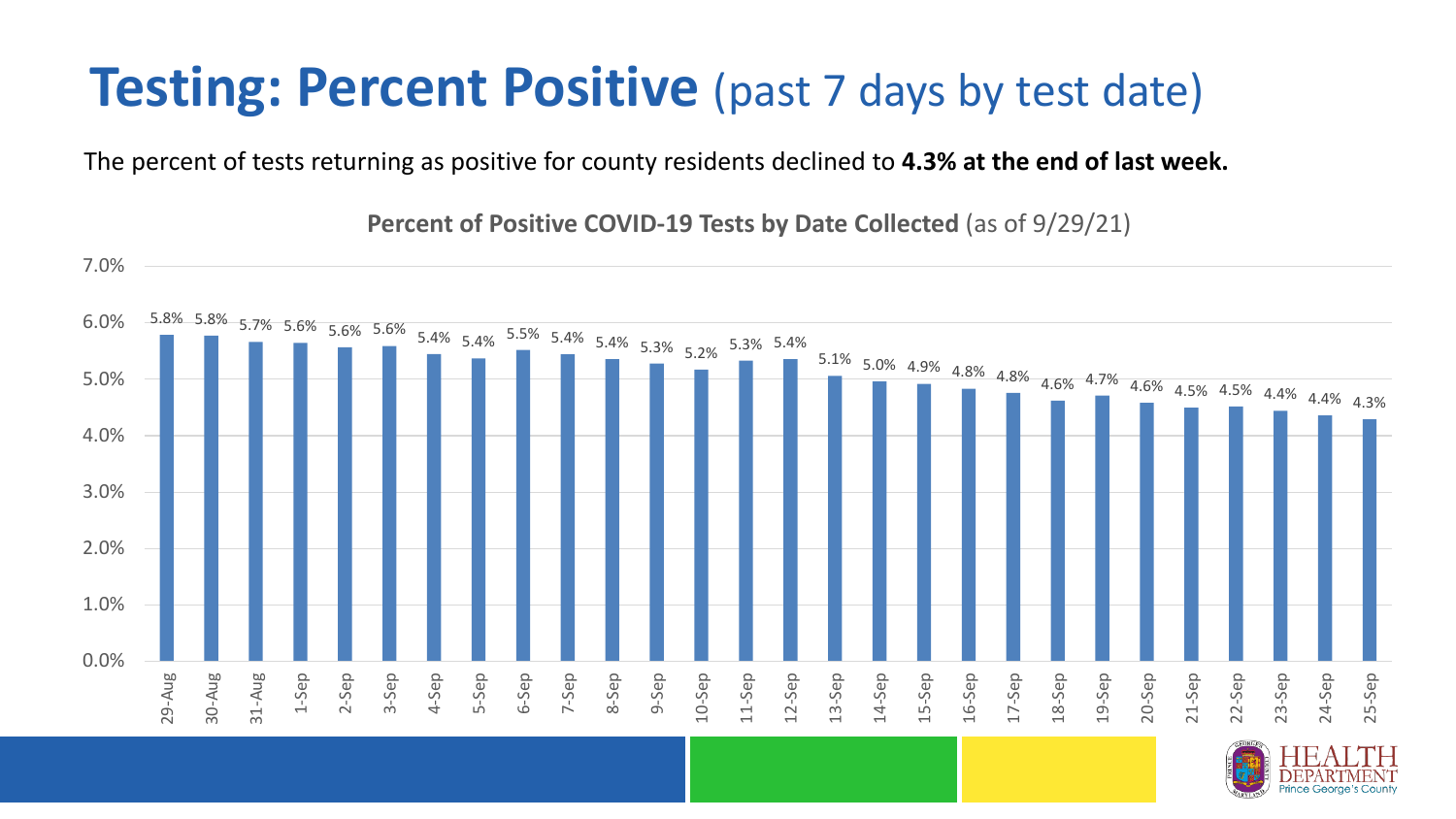## **Infection Rate for Prince George's County**



#### **Estimated by CovidActNow.org**

Accessed 9/29/2021. Each data point is a 14-day weighted average. Presented as the most recent seven days of data as a dashed line, as data is often revised by states several days after reporting.

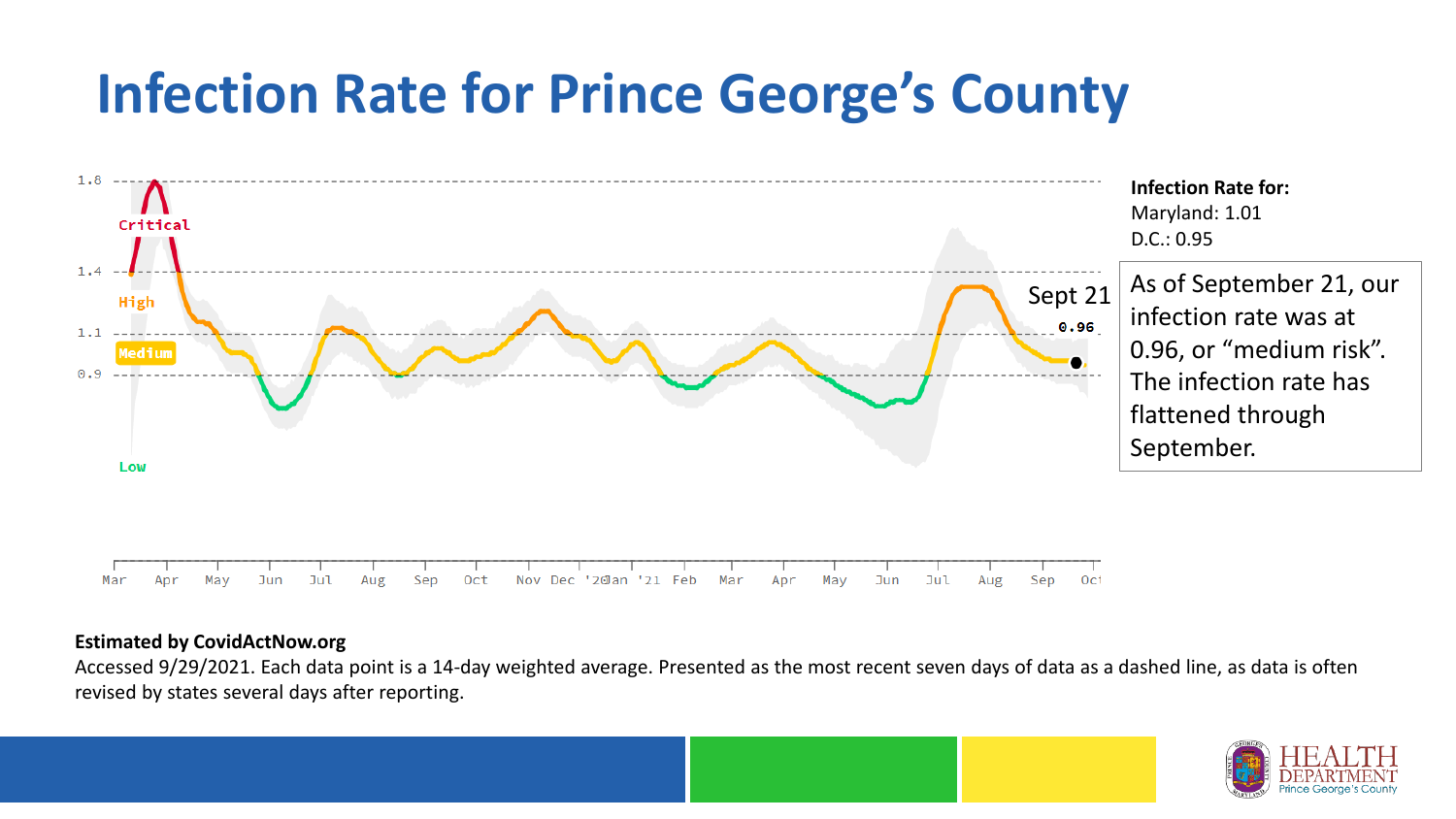#### **Average Daily Case Rate** (7-day Average by test date)

**The daily case rate at the end of last week was 16.0 new cases per 100,000 residents.** While we have remained "high risk" or above 10.0 since the end of July 2021 **we have dropped below 20.0 since early September**.



**Average New COVID-19 Cases Per Day Per 100,000 Residents**